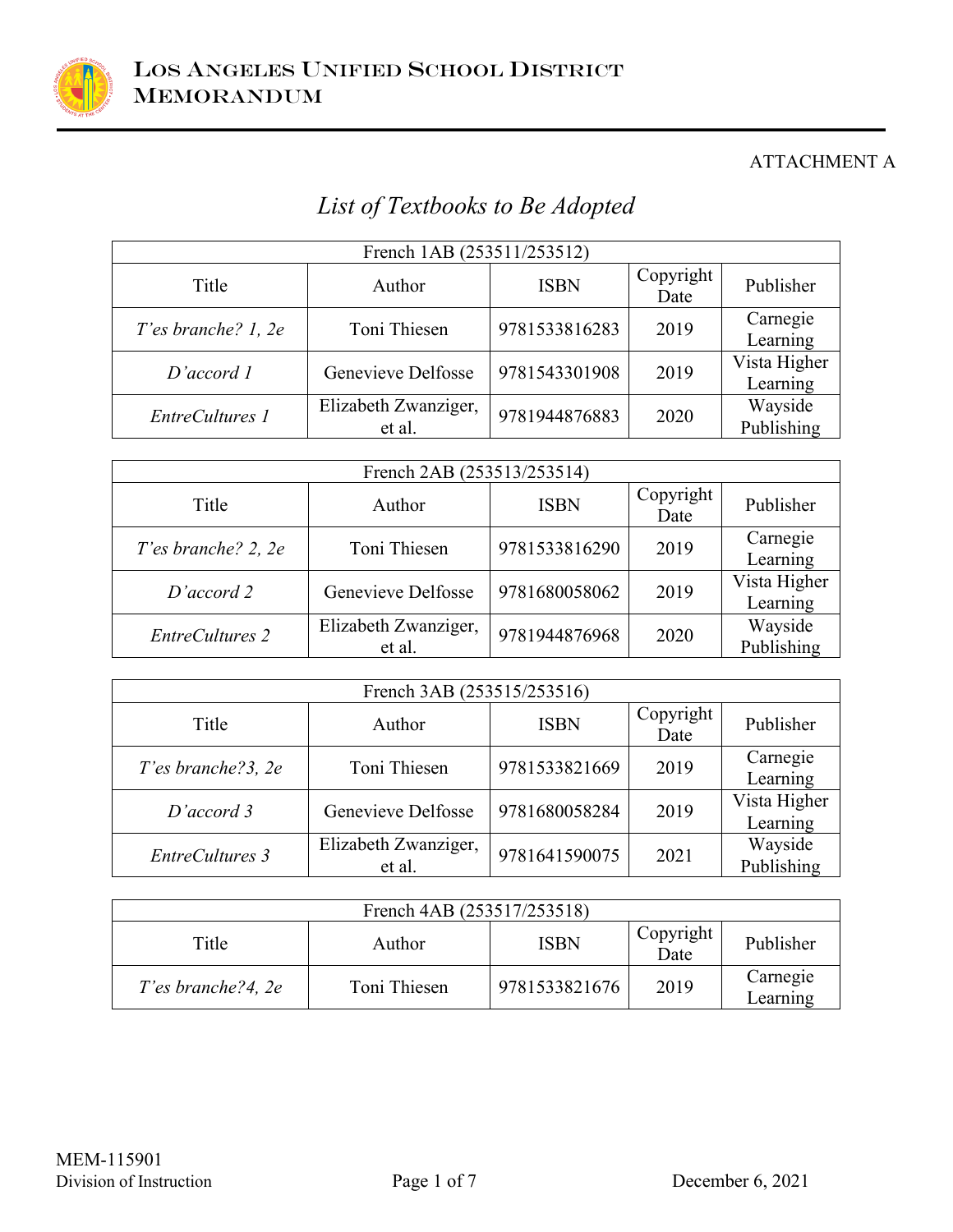

| German 1AB (253711/253712) |                |               |                   |                                                        |
|----------------------------|----------------|---------------|-------------------|--------------------------------------------------------|
| Title                      | Author         | <b>ISBN</b>   | Copyright<br>Date | Publisher                                              |
| Deutsch Aktuell 1, 7e      | Wolfgang Kraft | 9780821980767 | 2017              | Carnegie<br>Learning/<br><b>EMC World</b><br>Languages |

| German 2AB (253713/253714) |                |               |                   |                                                        |
|----------------------------|----------------|---------------|-------------------|--------------------------------------------------------|
| Title                      | Author         | <b>ISBN</b>   | Copyright<br>Date | Publisher                                              |
| Deutsch Aktuell 2, 7e      | Wolfgang Kraft | 9780821980897 | 2016              | Carnegie<br>Learning/<br><b>EMC World</b><br>Languages |

| German 3AB (253715/253716) |                |               |                   |                                                        |
|----------------------------|----------------|---------------|-------------------|--------------------------------------------------------|
| Title                      | Author         | <b>ISBN</b>   | Copyright<br>Date | Publisher                                              |
| Deutsch Aktuell 3, 7e      | Wolfgang Kraft | 9780821981023 | 2016              | Carnegie<br>Learning/<br><b>EMC World</b><br>Languages |

| Italian 1AB (254311/254312) |                                              |               |                   |                          |
|-----------------------------|----------------------------------------------|---------------|-------------------|--------------------------|
| Title                       | Author                                       | <b>ISBN</b>   | Copyright<br>Date | Publisher                |
| Chiarissimo Uno             | Bruna Petrarca<br>Boyle & John<br>Ciovanelli | 9781938026737 | 2014              | Wayside<br>Publishing    |
| Amici d'Italia 1            | Elettra Erolino<br>T. Anna Pelligrino        | 9781533816191 | 2018              | <b>EMC</b><br>Publishing |

| Italian 2AB (254313/254314) |                                              |               |                   |                          |
|-----------------------------|----------------------------------------------|---------------|-------------------|--------------------------|
| Title                       | Author                                       | <b>ISBN</b>   | Copyright<br>Date | Publisher                |
| Chiarissimo Due             | Bruna Petrarca<br>Boyle & John<br>Ciovanelli | 9781942400233 | 2016              | Wayside<br>Publishing    |
| Amici d'Italia 2            | Elettra Eronlino<br>T. Anna Pelligrino       | 9781533816207 | 2018              | <b>EMC</b><br>Publishing |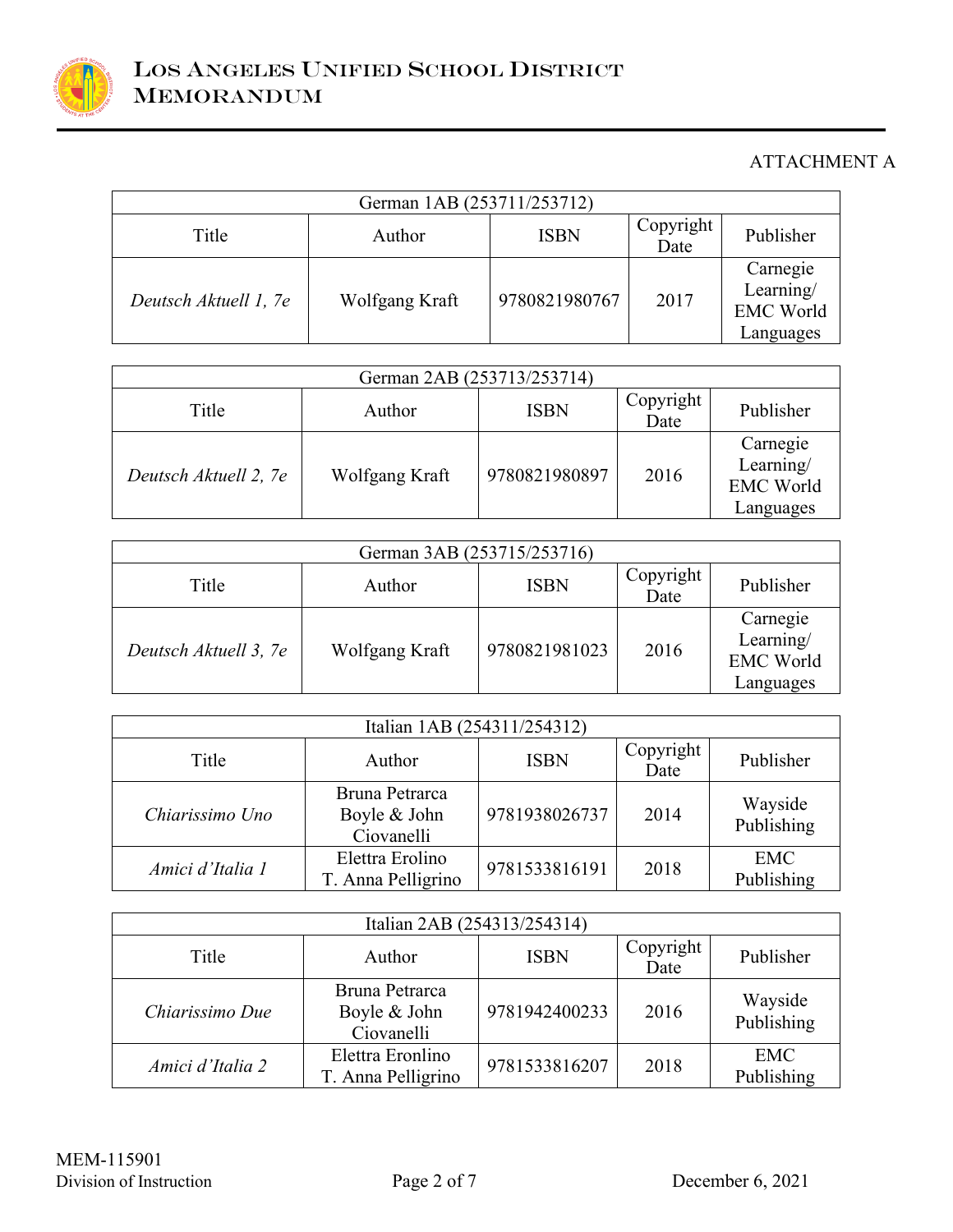

| Italian 3AB (254315/254316) |                                                            |               |                   |                          |
|-----------------------------|------------------------------------------------------------|---------------|-------------------|--------------------------|
| Title                       | Author                                                     | <b>ISBN</b>   | Copyright<br>Date | Publisher                |
| Amici d'Italia 3            | Elettra Eronlino<br>Mariangela Trasi<br>T. Anna Pelligrino | 9781533816214 | 2018              | <b>EMC</b><br>Publishing |

| Japanese 1AB (254511/254512)           |                                                         |               |                   |            |  |
|----------------------------------------|---------------------------------------------------------|---------------|-------------------|------------|--|
| Title                                  | Author                                                  | <b>ISBN</b>   | Copyright<br>Date | Publisher  |  |
| <i>Adventures in</i><br>Japanese 1, 4e | Hiromi Peterson,<br>Naomi Hirano-<br>Omizo, & Jan Asato | 9781622910564 | 2014              | Cheng-Tsui |  |

| Japanese 2AB (254513/254514)    |                                                         |               |                   |            |  |
|---------------------------------|---------------------------------------------------------|---------------|-------------------|------------|--|
| Title                           | Author                                                  | <b>ISBN</b>   | Copyright<br>Date | Publisher  |  |
| Adventures in<br>Japanese 2, 4e | Hiromi Peterson,<br>Naomi Hirano-<br>Omizo, & Jan Asato | 9781622910663 | 2015              | Cheng-Tsui |  |

| Japanese 3AB (254515/254516)    |                                                         |               |                   |            |
|---------------------------------|---------------------------------------------------------|---------------|-------------------|------------|
| Title                           | Author                                                  | <b>ISBN</b>   | Copyright<br>Date | Publisher  |
| Adventures in<br>Japanese 3, 4e | Hiromi Peterson,<br>Naomi Hirano-<br>Omizo, & Jan Asato | 9781622910700 | 2016              | Cheng-Tsui |

| Korean 1AB (254911/254912) |                                                |               |                   |                                                                    |
|----------------------------|------------------------------------------------|---------------|-------------------|--------------------------------------------------------------------|
| Title                      | Author                                         | <b>ISBN</b>   | Copyright<br>Date | Publisher                                                          |
| Epic Korean, Level 1       | Jae H. Lee, Haewon<br>Cho, & Hye Young<br>Shin | 9781636849409 | 2021              | Foundation<br>for Korean<br>Language &<br>Culture in<br><b>USA</b> |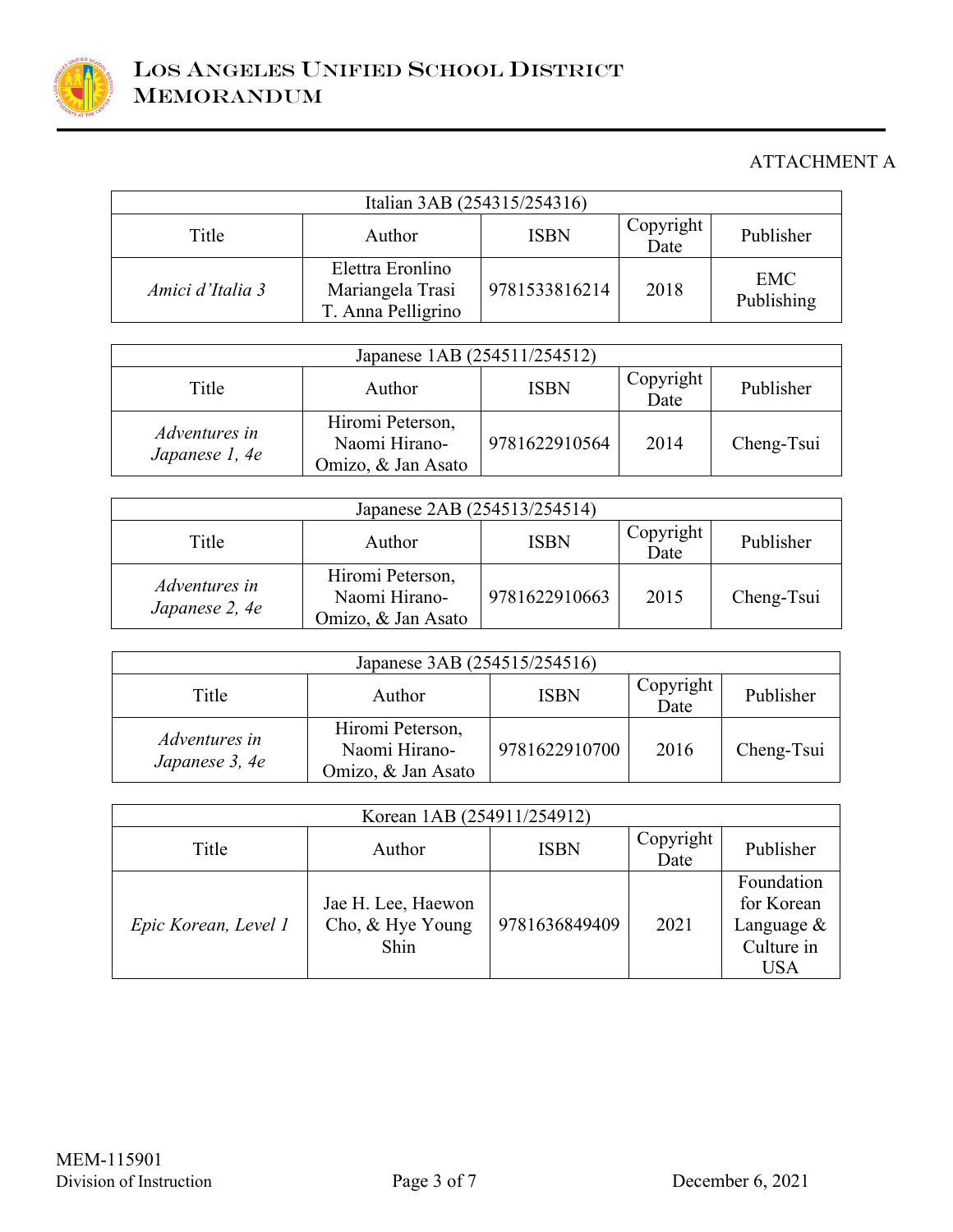

| Korean 2AB (254913/254914) |                                                |               |                   |                                                                |
|----------------------------|------------------------------------------------|---------------|-------------------|----------------------------------------------------------------|
| Title                      | Author                                         | <b>ISBN</b>   | Copyright<br>Date | Publisher                                                      |
| Epic Korean, Level 2       | Jae H. Lee, Haewon<br>Cho, & Hye Young<br>Shin | 9781636849423 | 2021              | Foundation<br>for Korean<br>Language $\&$<br>Culture in<br>USA |

| Korean 3AB (254915/254916) |                                                |               |                   |                                                                      |
|----------------------------|------------------------------------------------|---------------|-------------------|----------------------------------------------------------------------|
| Title                      | Author                                         | <b>ISBN</b>   | Copyright<br>Date | Publisher                                                            |
| Epic Korean, Level 3       | Jae H. Lee, Haewon<br>Cho, & Hye Young<br>Shin | 9781636849447 | 2021              | Foundation<br>for Korean<br>Language $&$<br>Culture in<br><b>USA</b> |

| Korean 4AB (254917/254918) |                                                       |               |                   |                                                                    |
|----------------------------|-------------------------------------------------------|---------------|-------------------|--------------------------------------------------------------------|
| Title                      | Author                                                | <b>ISBN</b>   | Copyright<br>Date | Publisher                                                          |
| Epic Korean, Level 4       | Jae H. Lee, Haewon<br>Cho, & Hye Young<br><b>Shin</b> | 9781636849461 | 2021              | Foundation<br>for Korean<br>Language &<br>Culture in<br><b>USA</b> |

| Mandarin 1AB (252511/252512)                       |                                |               |                   |                          |
|----------------------------------------------------|--------------------------------|---------------|-------------------|--------------------------|
| Title                                              | Author                         | <b>ISBN</b>   | Copyright<br>Date | Publisher                |
| Zhen Bang! 1, 3e                                   | Margaret Wong                  | 9780821981368 | 2017              | <b>EMC</b><br>Publishing |
| Step up with Chinese,<br>Textbook 1                | Chen-Lin, et al.               | 9789814839136 | 2020              | Cengage                  |
| Integrated Chinese, 4th<br>ed., Volume 1           | Yuehua Liu, et al.             | 9781622911356 | 2016              | Cheng $\&$<br>Tsui       |
| Huanying: An<br>Invitation to Chinese,<br>Volume 1 | Jiaying Howard &<br>Lanting Xu | 9780887276620 | 2008              | Cheng $\&$<br>Tsui       |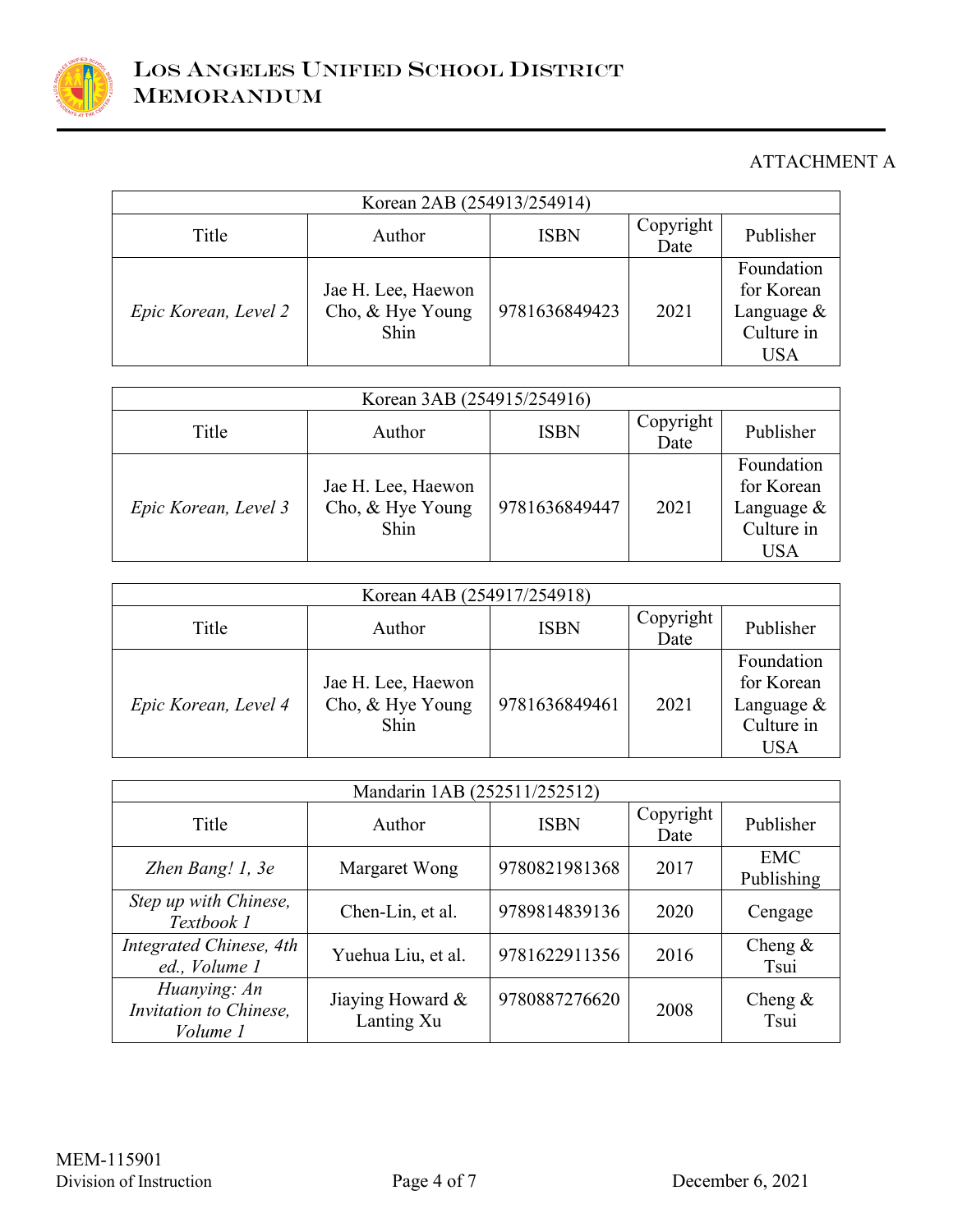

| Mandarin 2AB (252513/252514)                       |                                |               |                   |                          |
|----------------------------------------------------|--------------------------------|---------------|-------------------|--------------------------|
| Title                                              | Author                         | <b>ISBN</b>   | Copyright<br>Date | Publisher                |
| Zhen Bang! 2, 3e                                   | Margaret Wong                  | 9780821988237 | 2018              | <b>EMC</b><br>Publishing |
| Step up with Chinese,<br>Textbook 2                | Chen-Lin, et al.               | 9789814866118 | 2020              | Cengage                  |
| Integrated Chinese, 4th<br>ed., Volume 2           | Yuehua Liu, et al.             | 9781622911417 | 2017              | Cheng $\&$<br>Tsui       |
| Huanying: An<br>Invitation to Chinese,<br>Volume 2 | Jiaying Howard &<br>Lanting Xu | 9780887277252 | 2009              | Cheng $\&$<br>Tsui       |

| Mandarin 3AB (252515/252516)                       |                                |               |                   |                          |
|----------------------------------------------------|--------------------------------|---------------|-------------------|--------------------------|
| Title                                              | Author                         | <b>ISBN</b>   | Copyright<br>Date | Publisher                |
| Zhen Bang! 3, 3e                                   | Margaret Wong                  | 9780821988275 | 2019              | <b>EMC</b><br>Publishing |
| Step up with Chinese,<br>Textbook 3                | Chen-Lin, et al.               | 9789814866897 | 2020              | Cengage                  |
| Integrated Chinese, 4th<br>ed., Volume 3           | Yuehua Liu, et al.             | 9781622911561 | 2017              | Cheng $\&$<br>Tsui       |
| Huanying: An<br>Invitation to Chinese,<br>Volume 3 | Jiaying Howard &<br>Lanting Xu | 9780887277405 | 2010              | Cheng $\&$<br>Tsui       |

| Mandarin 4AB (252517/252518)                       |                                |               |                   |                    |
|----------------------------------------------------|--------------------------------|---------------|-------------------|--------------------|
| Title                                              | Author                         | <b>ISBN</b>   | Copyright<br>Date | Publisher          |
| Integrated Chinese, 4th<br>ed., Volume 4           | Yuehua Liu, et al.             | 9781622911516 | 2017              | Cheng $\&$<br>Tsui |
| Huanying: An<br>Invitation to Chinese,<br>Volume 4 | Jiaying Howard &<br>Lanting Xu | 9780887277382 | 2011              | Cheng $\&$<br>Tsui |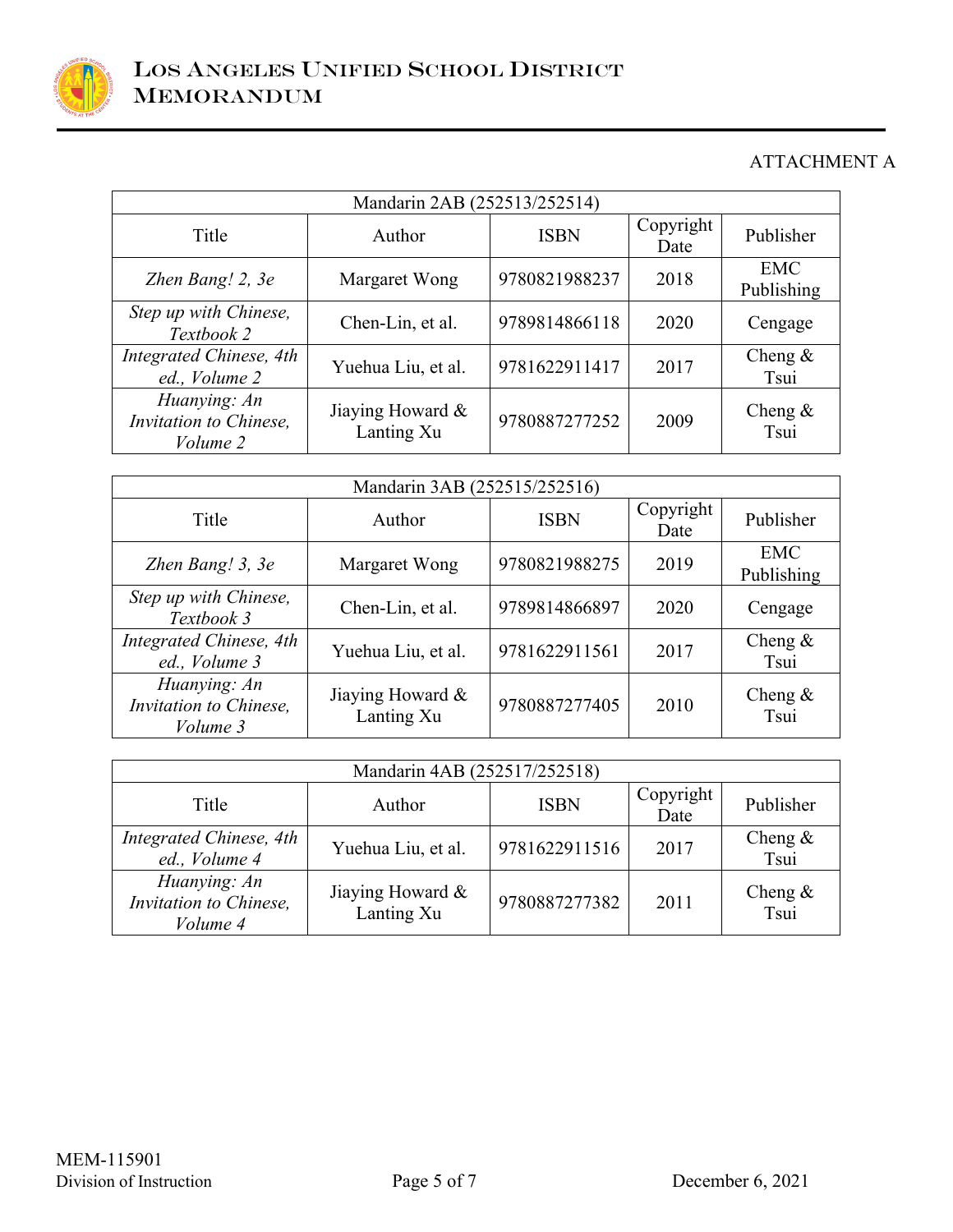

| Spanish for Spanish Speakers 1AB (256031/256032) |                    |               |                   |                          |  |
|--------------------------------------------------|--------------------|---------------|-------------------|--------------------------|--|
| Title                                            | Author             | <b>ISBN</b>   | Copyright<br>Date | Publisher                |  |
| Galeria de lengua y<br>cultura 1                 |                    | 9781543307757 | 2020              | Vista Higher<br>Learning |  |
| En voz alta, Level 1                             | Carmen Herrera     | 9781684598298 | 2022              | Carnegie<br>Learning     |  |
| Anecdotas 1                                      | Jose Avina, et al. | 9781735817620 | 2021              | One Way<br>Education     |  |

| Spanish for Spanish Speakers 2AB (256033/256034) |                    |               |                   |                          |  |
|--------------------------------------------------|--------------------|---------------|-------------------|--------------------------|--|
| Title                                            | Author             | <b>ISBN</b>   | Copyright<br>Date | Publisher                |  |
| Galeria de lengua y<br>cultura 2                 |                    | 9781543307542 | 2020              | Vista Higher<br>Learning |  |
| En voz alta, Level 2                             | Carmen Herrera     | <b>TBD</b>    | 2022              | Carnegie<br>Learning     |  |
| Anecdotas 2                                      | Jose Avina, et al. | 9781735817637 | 2021              | One Way<br>Education     |  |